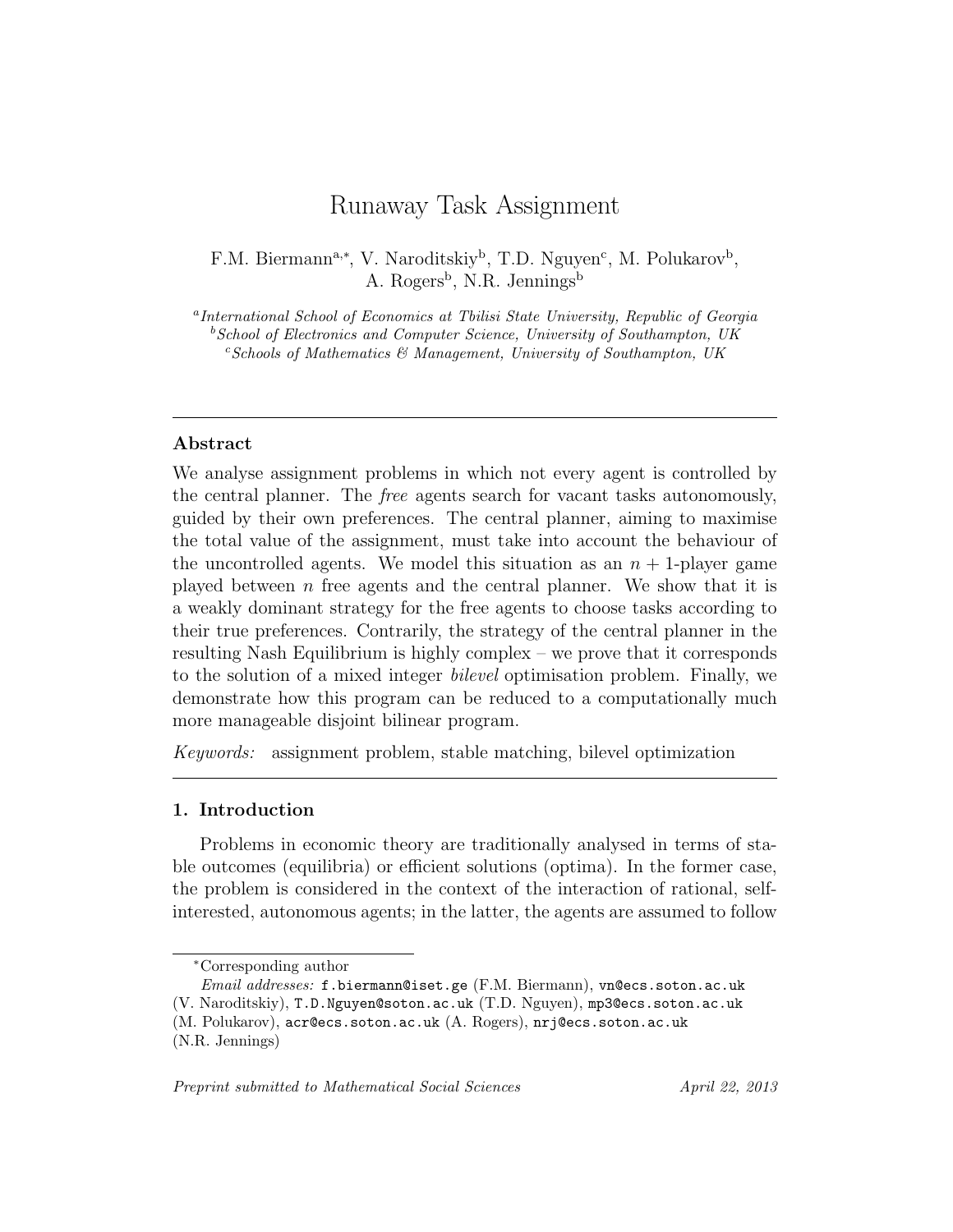the instructions of the central planner who aims to optimise some objective. Of course, in realistic economic systems autonomous agents are often placed together with those controlled by the central planner, like public and private sectors jointly tackling social problems or locating economic activities. Typically, the autonomous agents will act to obtain their own individual goals, and the problem of the central planner is to coordinate the controlled agents so as to optimise the overall performance of the system, while taking into account the behaviour of self-motivated participants.

The present paper investigates a particular "semi-autonomous" scenario of this kind, namely assignment problems in which some of the players are autonomous and face private incentives to solve certain tasks. Instead of submitting to the planner's will, these agents strive to obtain the task that rates most highly according to their own preference rankings.

We call this situation *Runaway Task Assignment* (RTA) and model it as a game played between the central planner and the free agents. In RTA, the  $\alpha$ utonomous<sup>1</sup> agents, amended to the classical assignment problem, are assumed to have ordinal preferences over the available tasks. This arguably increases the robustness and applicability of our model. We neither require the central planner to form a belief about cardinal utility functions of the autonomous agents, nor do we assume the autonomous agents to be von Neumann-Morgenstern expected utility maximisers. In addition, adopting ordinal preferences allows us to directly utilise results from a branch of game theory, usually called matching theory, which originated with the seminal paper of Gale and Shapley (1962). From the start, matching theory evolved without drawing on the theory of expected utility.

The rest of the paper is organised as follows.

#### 2. Runaway task assignment in the real world

Runaway task assignments arise naturally in the context of location of economic activities. In Koopmans and Beckmann (1957), for example, the authors discuss the assignment problem in the context of choosing locations for industrial plants under the standard assumption that the central planner is responsible for choosing the location for all of the plants. However, in

<sup>&</sup>lt;sup>1</sup>We use the terms *free agents* and *autonomous agents* synonymously.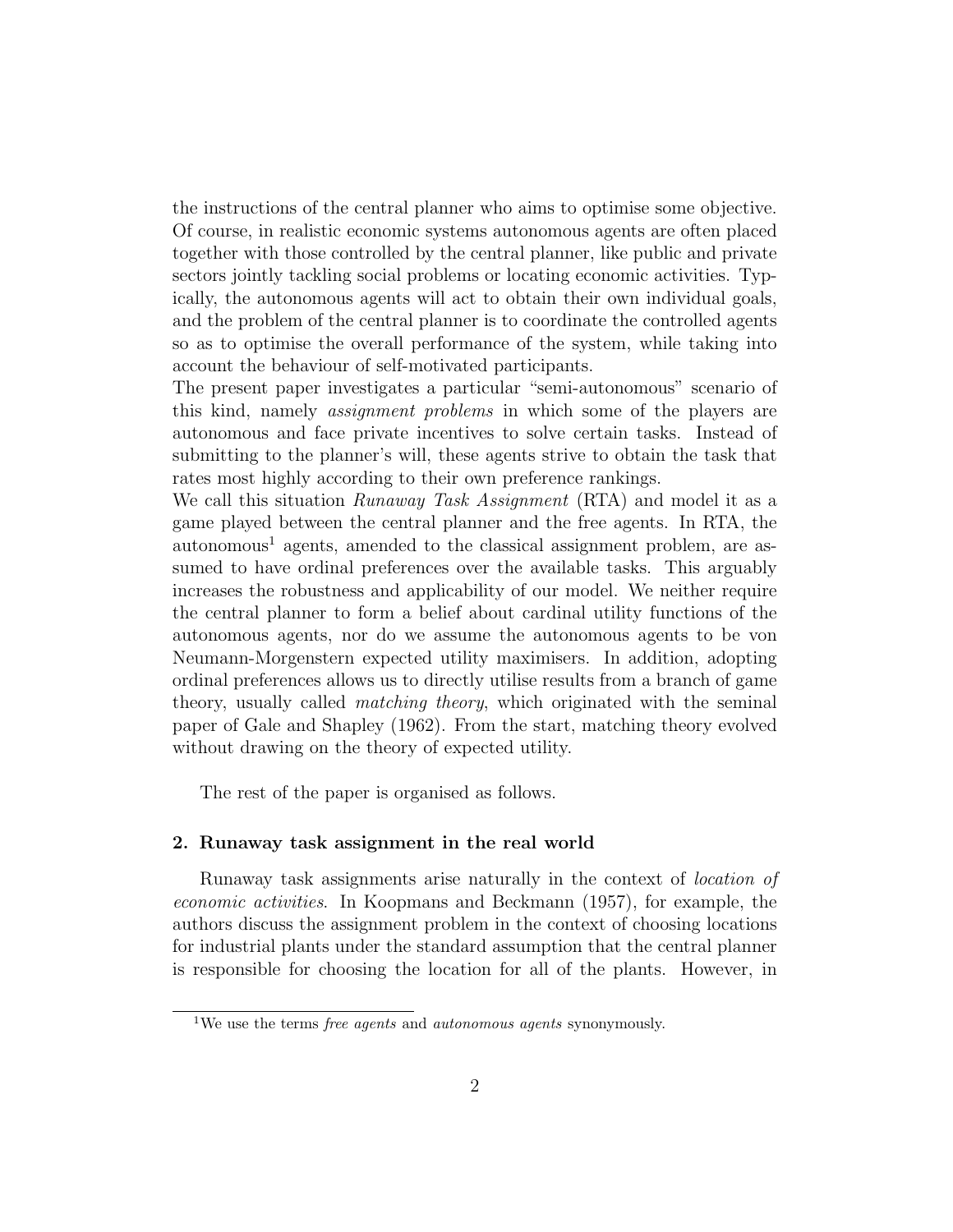reality such tasks are typically divided between the public and the private sectors, where private businesses strive to maximise their own profits and the government is concerned with the overall welfare of the society. Note also that state institutions often have the priority over private entrepreneurs in making their choices, consistent with the way we define the RTA game.

As another example, consider *private-public partnerships* (PPP), where the public party, which usually supervises the complete project, intends to advance some public goal. In contrast, the participating private parties are primarily interested in those subprojects which have commercial potential. This poses an obstacle for assigning tasks in a globally optimal way. Companies will try to avoid those tasks which are unprofitable and difficult, trying instead to obtain subprojects promising high profits at low risk. A typical example is the provision of health care through hospitals and doctors, which is facilitated through private-public partnerships in many countries.<sup>2</sup> The payment agreements between the government and the private partners usually do not reimburse a hospital or doctor for *exactly* those costs associated with a specific patient. As a result, patients  $($  = "tasks" $)$  yield different profit opportunities. Although hospitals/doctors  $($  = "agents" $)$  participating in a PPP are not formally entitled to pick the profitable patients and reject the others, there may be informal ways to deter unprofitable patients.<sup>3</sup> The model presented in this paper could thereby prescribe an optimal policy for a public health system which both directly employs medical resources (doctors, hospitals etc.) and engages private contractors.

In the Internet economy, many *crowdsourcing systems* (see, e.g., Benkler (2006); Brabham (2008); Howe (2008)) can also be interpreted to be RTAs. In a crowdsourcing system, tasks which cannot satisfactorily be solved without human expertise are assigned to a group of more or less anonymous amateur problem solvers (the "crowd"). Yet companies making use of crowdsourcing do not have to totally rely on the crowd. For some of the tasks or even for all of them, they can engage professional problem solvers. These belong to their

<sup>2</sup>For an overview of private-public partnerships in the health sector, see Nikolic and Maikisch (2006).

<sup>3</sup>By entering "hospital turns away" or a similar phrase into an internet search engine, one gets plenty of media reports about exactly this issue. For example, UK dentists, working for the National Health Service, arguably behaved in such a way (Templeton (2007)). Reports about hospitals being reluctant to examine patients with X-ray or brain scans may straightforwardly be interpreted as avoidance of unprofitable tasks.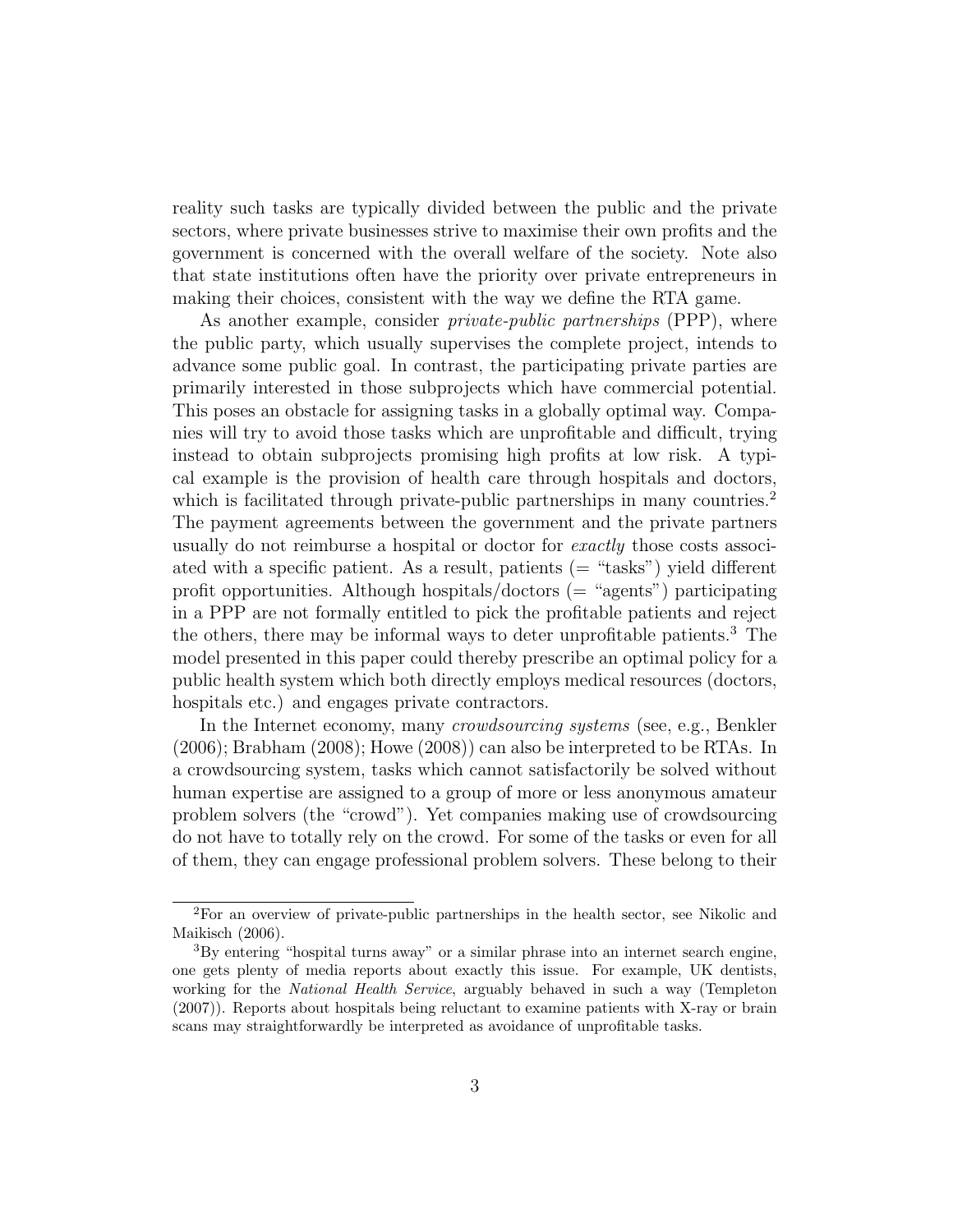own personnel or a contractor's personnel who cannot reject tasks assigned to them. In contrast, crowd members can freely choose which tasks to work on, and they are probably not indifferent between all tasks. Hence, the firm has to find an optimal way of distributing its tasks between professional and amateur problem solvers.

Disaster response situations, providing prominent examples of crowdsourcing, also belong to this category. Consider a disaster relief situation where professional disaster responders coordinated by the government are assisted by local residents and disaster survivors. The government has neither the communication capabilities nor the authority to tell local participants what to do. However, local participants are very helpful and their efforts should not be ignored. Assuming the government can estimate the preferences of local participants (e.g., they prefer tasks closer to their current location to those further away), our work provides a way for the government to assign professional disaster responders optimally.

Situations resembling RTAs frequently occur in military campaigns. The 2011 war in Libya was fought by a coalition of NATO and loosely organised rebel troops who jointly tried to overthrow the regime of dictator Muammar Gaddafi. While the NATO forces were totally coordinated, it was arguably difficult to coordinate the actions of the rebels, who were untrained, unprofessional, and lacked command chains. Consequently, the NATO, as the central planner of the RTA, had to anticipate the prospective actions of the rebels when making its decisions on air strikes. Information about the rebels' next steps was provided by so called *liaison officers* (NATO representatives assigned to the rebel units).<sup>4</sup>

<sup>&</sup>lt;sup>4</sup>Autonomous task choice can even be observed *within* military organisations, which are otherwise famous for their strict adherence to the principle of obeying orders. In military history it regularly occurred that ambitious commanders tried to gain fame by acting more bravely or by taking greater risks than desired by the central command. An outstanding example is the celebrated Danish naval officer Peter Jansen Wessel (1691-1720), called Tordenskjold (Danish for "thunder shield"). He constantly strived for the most prestigious tasks in the Great Northern War (1700-1721), thereby notoriously disobeying orders. His confrontation with the Swedish fleet in the Battle of Dynekilen (1716) in which his 7 ships captured 31 Swedish ships and destroyed another 13, was not backed by orders of the admiralty. Wessel's anarchistic conduct evoked considerable criticism in the Danish admiralty, eventually leading to a trial at a court-martial. Yet he was acquitted and even made an admiral later. His disobedience yielded huge personal prestige, as can be seen from the fact that Wessel is praised in the national anthems of both Denmark and Norway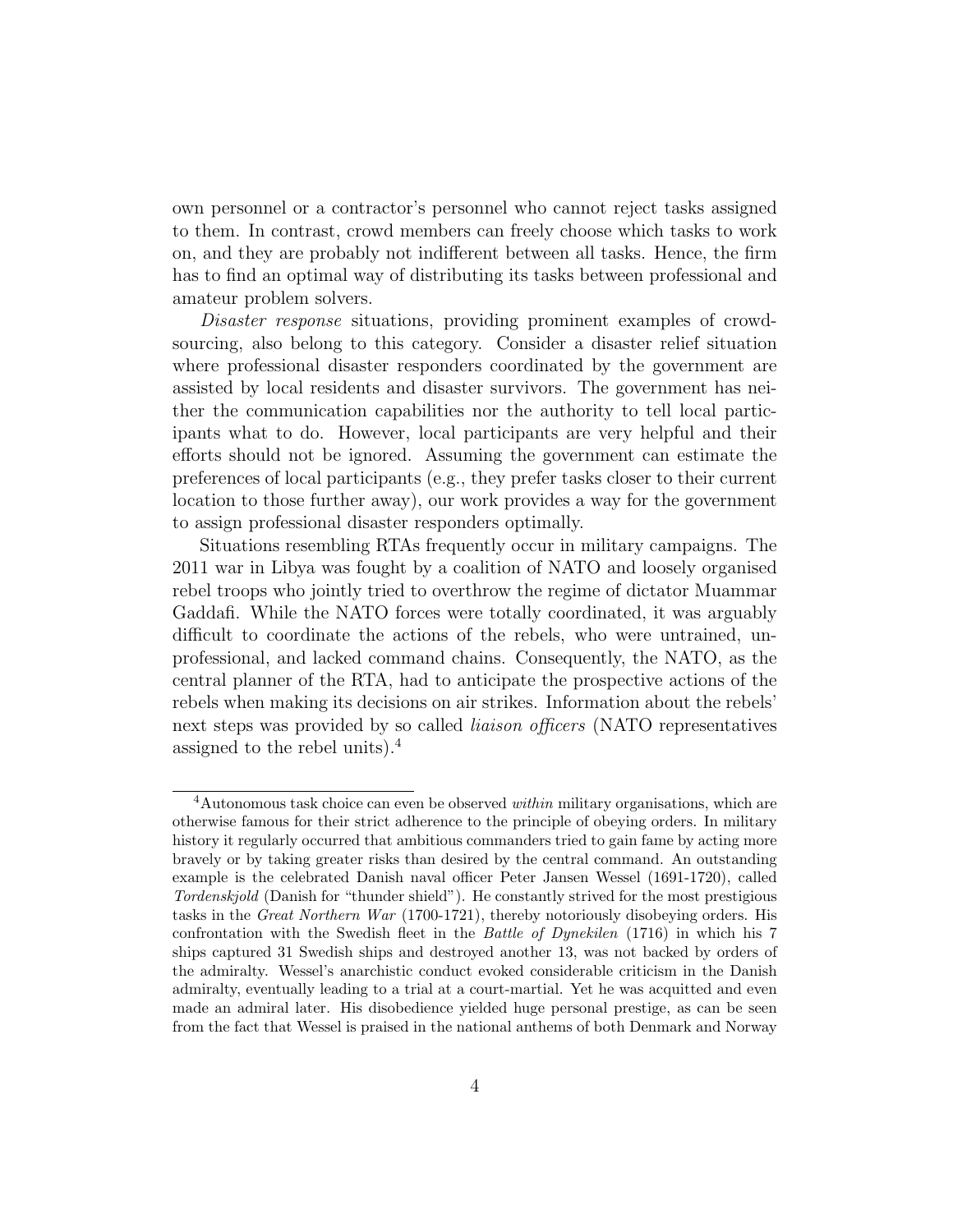## 3. Model

The Runaway Task Assignment game is a tuple

$$
(F \cup \{cp\}, C, T, v, \succeq_F, \mathbf{S}),
$$

where  $F\cup\{cp\}$  is the player set, consisting of n free agents in the set F and one central planner cp. C is the set of coordinated agents controlled by cp. We call  $A := F \cup C$  the set of *agents.* T is the set of tasks of the assignment problem. An *outcome* of the game is a set  $\mu \subseteq A \times T$  such that if  $(a, t), (a', t') \in \mu$  it must hold  $a \neq a'$  and  $t \neq t'$ . The function  $v : A \times T \longrightarrow \mathbb{R}_+$  assigns to each agent-task pair a positive value, its contribution. The central planner prefers outcome  $\mu$  for outcome  $\mu'$  if

$$
v(\mu) := \sum_{(a,t) \in \mu} v(a,t) > \sum_{(a,t) \in \mu'} v(a,t) := v(\mu').
$$

In order to draw on matching theoretic results, we need to assume that whenever  $\mu \neq \mu'$ , then  $v(\mu) \neq v(\mu')$ . In this way, we ensure that two different outcomes are never equally desirable from the point of view of the central planner.  $\succeq_F$  is a *preference profile* which contains for each free agent  $f \in F$ a linear<sup>5</sup> preference order  $\succeq_f$  defined over a set  $\mathcal{T}_f \subseteq T$ .<sup>6</sup> The tasks in  $\mathcal{T}_f$ are interpreted to be those which can in principle be accomplished by  $f$ . **S** is an *action set profile*, containing for each free agent  $f$  a set  $S_f$  of actions available to him and one action set  $S_{cp}$  of the central planner.

### 3.1. The action sets

The behaviour of the free players, i.e. the way in which they allocate themselves to tasks, is crucial for our model. We are going to specify their search process in this subsection. For simplicity, in what follows we will assume that there are no ties in the contributions of pairs and the values of matchings:

$$
(a, t), (\hat{a}, \hat{t}) \in A \times T: (a, t) \neq (\hat{a}, \hat{t}) \Rightarrow v((a, t)) \neq v((\hat{a}, \hat{t}))
$$
\n(3.1)

<sup>(</sup>the country he originated from). For an account of his deeds, see Chapter 1 ("A Knight Errant of the Seas") in Riis (2007).

<sup>5</sup>A linear ordering is total, transitive, and antisymmetric.

<sup>&</sup>lt;sup>6</sup>From  $\succeq_f$ , the strict order  $\succ_f$  and the indifference order  $\sim_f$  are derived by the standard rules, i.e.  $t > f' \Leftrightarrow t' \nleq f t$  and  $t \sim_f t' \Leftrightarrow t \succeq_f t' \wedge t' \succeq_f t$ .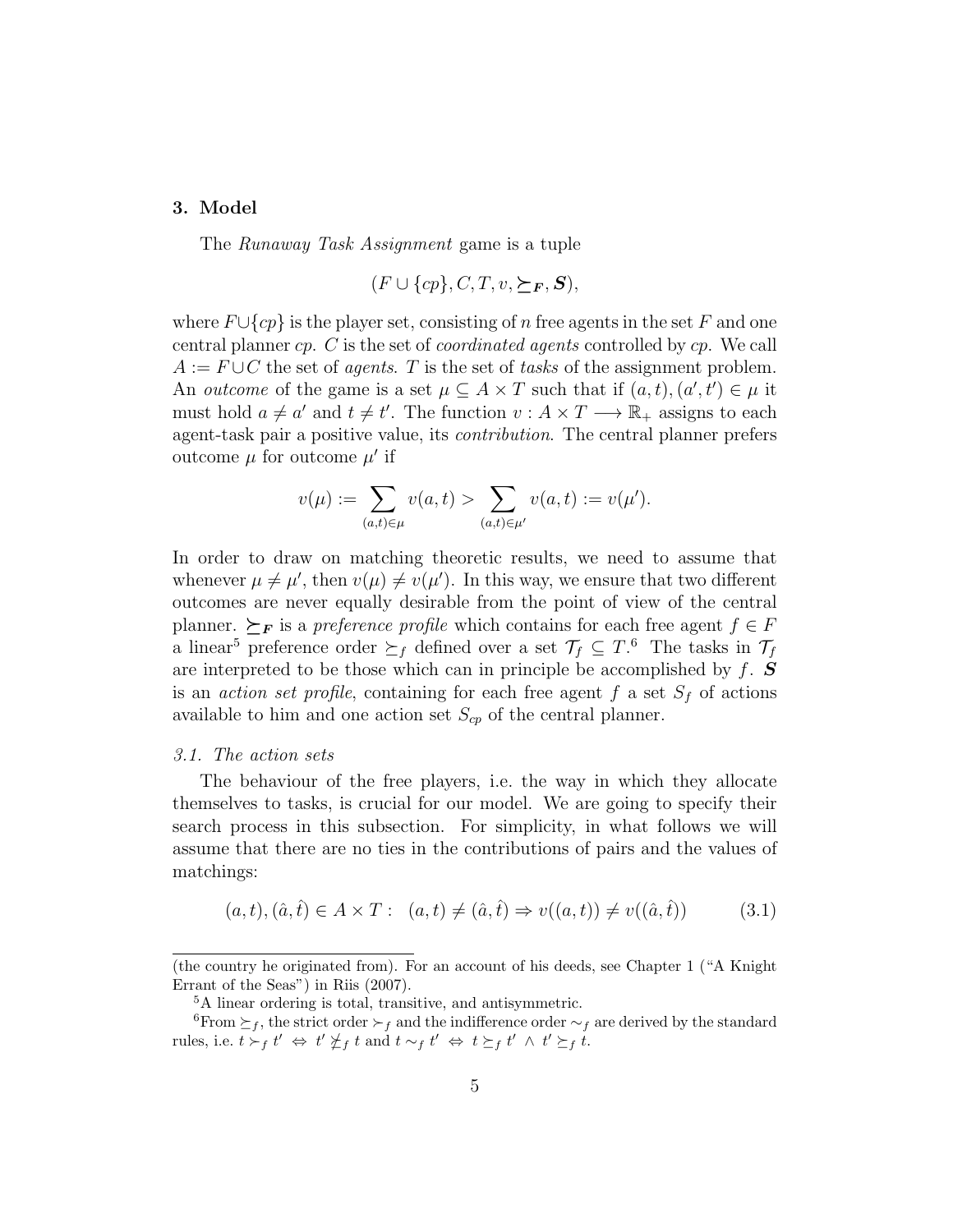and

$$
\mu, \mu' \in \boldsymbol{\mu} : \mu \neq \mu' \Rightarrow v(\mu) \neq v(\mu'), \tag{3.2}
$$

with  $v(\mu) := \sum_{(a,t) \in \mu} v((a,t)).$ 

We assume that the search process of the free players proceeds as follows. After the coordinated agents were assigned to tasks by the central planner, each free agent f approaches the task  $t := \max_{\geq f} \mathcal{T}_f$ . Note that due to antisymmetry of  $\succeq_f$ , this task is unique. If f finds t to be vacant, f takes over t. If f finds that a coordinated player already occupies  $t, f$  proceeds to the task which is second according to the preferences  $\succeq_f$ , namely  $t' :=$  $\max_{\geq f} \mathcal{T}_f \setminus \{t\}.$  Again, f checks the availability of t' and either takes it or continues with the subsequent item in its priority list. If there are no tasks left on f's priority list which were not yet approached, f stays idle. We summarize this as:

Behavioral Assumption 1. Each free agent f approaches tasks according to a linear ordering  $\succeq_f$  defined on a set  $\mathcal{T}_f \subseteq T$ .

For two free players f' and f'' it may be the case that  $\mathcal{T}_{f'} \cap \mathcal{T}_{f''} \neq \emptyset$ . So what happens if  $f'$  and  $f''$  approach the same task  $t$ ? In this case, we assume that the agent better at performing the task, i.e.

$$
\arg\max_{a \in \{f', f''\}} v((a, t))
$$

keeps to  $t$ , while the other free agent continues the search process. This is a realistic assumption for scenarios in which free players, though being uncoordinated, have an interest in a high-valued solution of the problem (like in the disaster response application outlined in Section 2). We summarize this as:

Behavioral Assumption 2. If a free agent f approaches a task t which is already occupied by a controlled agent, the search continues and the next site to be approached is

$$
\max_{\geq f} \{t' \in \mathcal{T}_f \mid t' \prec t\}
$$

as long as there are sites in  $\mathcal{T}_f$  which were not visited yet.

With these behavioral assumptions made for the free agents, the search process coincides with the Deferred Acceptance Algorithm of Gale and Shapley (1962) with men proposing, where: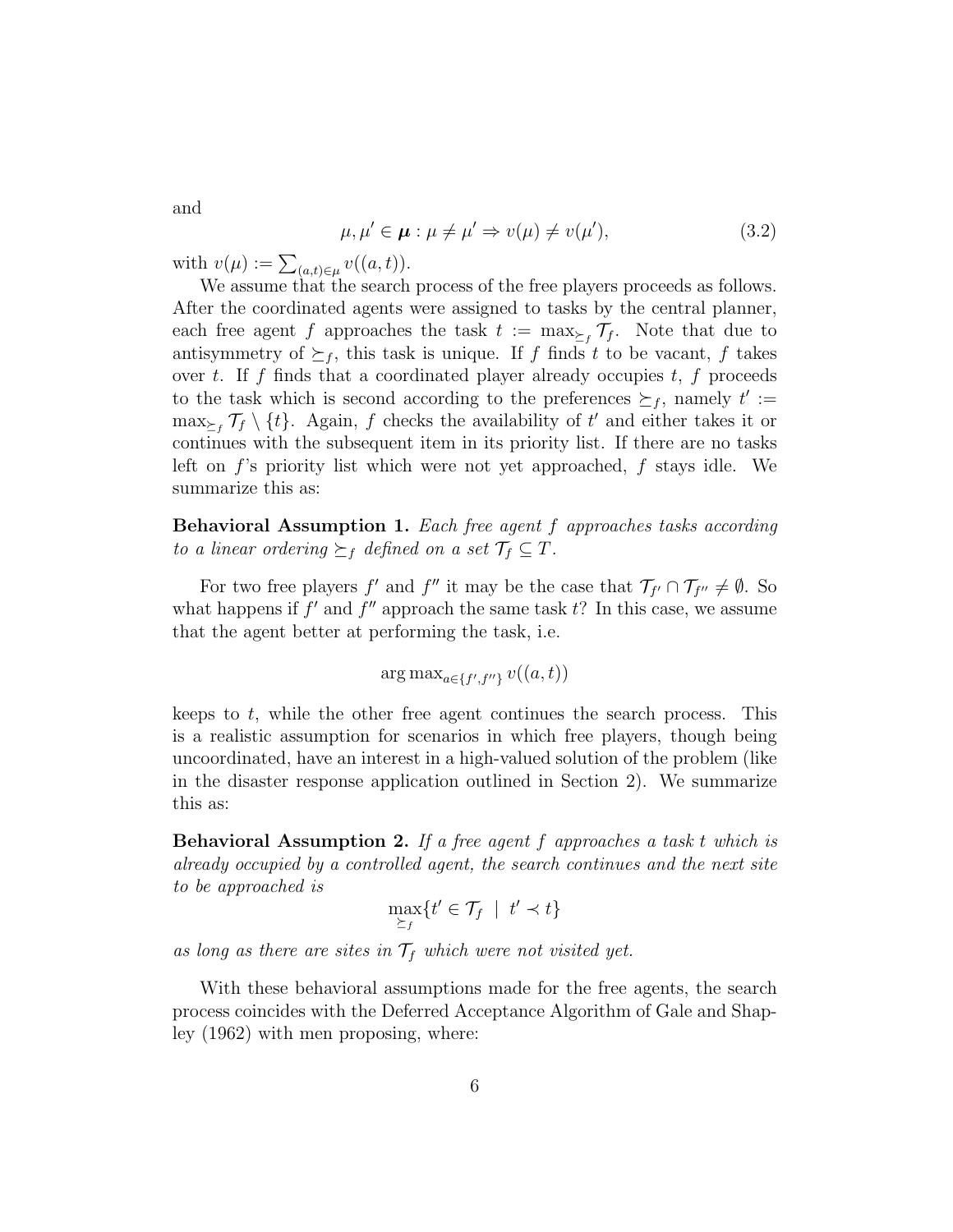- The free agents in  $F$  are the men and the tasks in  $T$  are the women.
- The men's preferences are given by  $\succeq_F$ . All tasks which are not in the set  $\mathcal{T}_f$  are considered unacceptable for f.
- The women's preferences are given by the valuation function  $v$ , i.e. for each  $t \in T$  we have

$$
f \succeq_t f' \Leftrightarrow v(f, t) \ge v(f', t). \tag{3.3}
$$

Together with (3.1), for each t this rule comprises a linear order  $\succeq_t$  on F.

• Some tasks are blocked, namely those that are occupied by controlled agents.

We call this procedure the *Deferred Acceptance Algorithm with Blocked Tasks* (DAB).

## 3.2. Deferred Acceptance Algorithm with Blocked Tasks

The Deferred Acceptance Algorithm of Gale and Shapley (1962) constructs a stable matching in a marriage market. A marriage market is defined as a triple  $(M, W, \geq)$ , where M is the set of "men" and W is the set of "women". A preference profile  $\succeq$  maps each  $m \in M$  into a linear preference order defined over  $W \cup \{m\}$ , and each  $w \in W$  into a linear preference order defined over  $M \cup \{w\}$  (the item x in x's preference order stands for the option of being single).<sup>7</sup> Naturally, from the fact that the deferred acceptance algorithm is finite and produces a unique output (Gale and Shapley (1962)), it follow that the DAB search process is finite and produces a unique output.

The order in which the free players propose to tasks, and the order in which they are rejected, does not influence the outcome assignment. This was shown by McVitie and Wilson (1971), who modified the original algorithm of Gale and Shapley (1962) so as to let men propose to women sequentially and in an arbitrary order (in Gale and Shapley (1962), the men propose simultaneously at each stage). They proved that the matching resulting from their algorithm is identical to the one generated by the standard deferred

<sup>7</sup>For a comprehensive discussion of marriage markets, see Roth and Sotomayor (1990), chapter 2.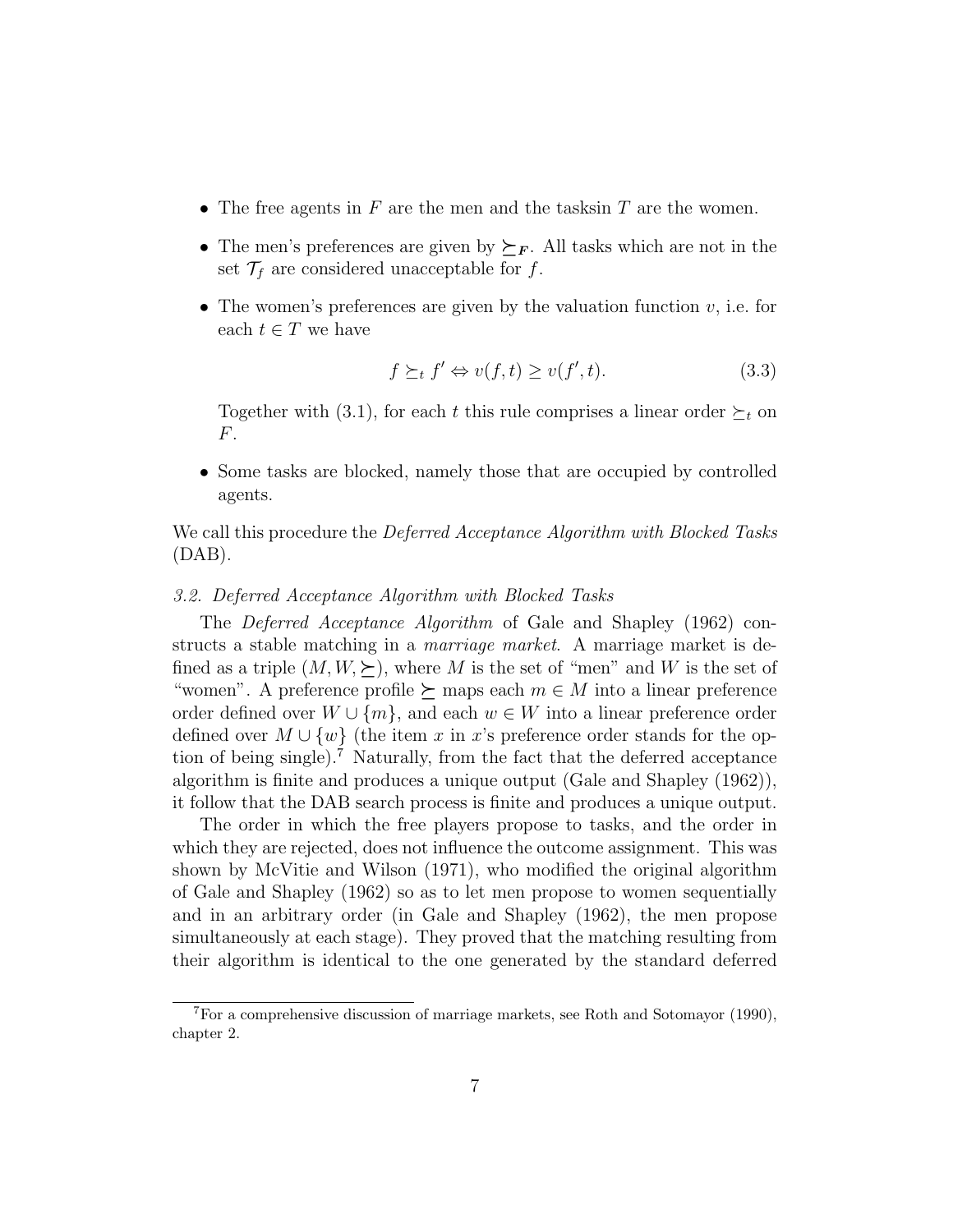acceptance algorithm. This finding of McVitie and Wilson (1971) implies that the outcome of the DAB algorithm is not affected by our assumption that the central planner assigns the coordinated agents first; in the DAB search process, the output matching would be the same even if the CP would assign the controlled agents when the free agents were already searching in the market. This is true as long as the coordinated agents could take away any task already occupied by a free agent, an assumption which is arguably reasonably for those applications we described in Section 2.

We define a *coordinated assignment* to be a matching  $\mu_C \subseteq C \times T$  (no free player f is a member of any pair in  $\mu_C$ ). We denote by  $(F, T, \succ_{\mathbf{F}})_{\mu_C}$  a marriage market formed by free agents and those tasks which are not matched under  $\mu_C$ . Formally,

$$
(F,T,\succeq)_{\mu_C} = (F,T \setminus \{t \mid (c,t) \in \mu_C\}, \succeq). \tag{3.4}
$$

Here  $\succeq$  is a preference profile which assigns to each  $t \in T$  a linear order  $\succeq_t$ according to (3.3) and to each free agent the order  $\succeq_f$ . Given this, the set  $\mu^{\text{RTA}}$  consists of the following assignments:

**Definition 1.** An assignment  $\mu$  is RTA-feasible for a runaway task assignment  $(C \cup F, T, v, \succ_{\mathbf{F}})$  if  $\mu = \mu_F \cup \mu_C$  and the matching  $\mu_F$  is the outcome of the DAB in the market  $(F, T, \succ_{\mathbf{F}})_{\mu_C}$ .

## 4. Solution

In this section, we first transform the problem into a mathematical program. We then transform the program so that it becomes computationally manageable. Let binary variables  $x_{ij}$  indicate whether a controlled agent  $i \in C$  is assigned to task  $j \in T$ , i.e. if  $x_{ij} = 1$ , then i is assigned to j, and if  $x_{ij} = 0$ , then this is not the case. Likewise, variables  $y_{ij}$  indicate whether a free agent i is matched to task j. We denote by x and by y matrices which have  $|A|$  rows and  $|T|$  columns and whose elements are either 0 or 1.

Theorem 1. The solution to the Semi-Autonomuous Assignment problem

$$
(C \cup F, T, v, \succeq_{\mathbf{F}}),
$$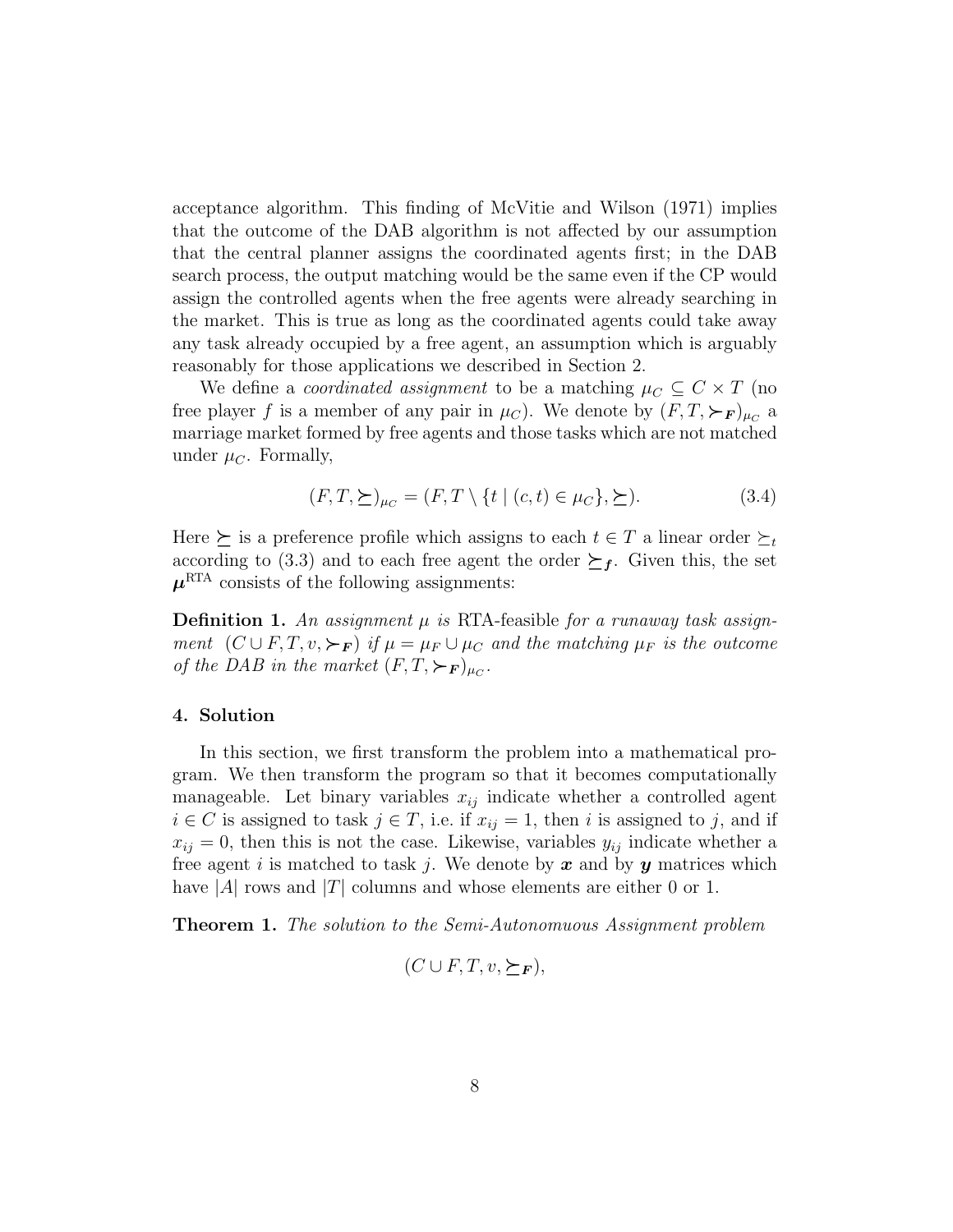coincides with the solution to the optimization problem

$$
\max_{\boldsymbol{x}} \sum_{(i,j)\in(C\times T)} v_{ij}x_{ij} + g(\boldsymbol{x}), \qquad (4.1)
$$

$$
s.t. \quad \sum_{j \in T} x_{ij} \le 1 \quad \forall i \in A \tag{4.2}
$$

$$
\sum_{i \in A} x_{ij} \le 1 \quad \forall j \in T \tag{4.3}
$$

$$
x_{ij} \in \{0, 1\} \quad \forall (i, j) \in (A \times T) \tag{4.4}
$$

where  $q(x)$  is the value of the allocation of free agents to the tasks not assigned to controlled agents by  $x$ , *i.e.* 

$$
g(\boldsymbol{x}) = \min_{\boldsymbol{y}} \sum_{(i,j) \in (F \times T)} v_{ij} y_{ij}
$$
(4.5)

$$
s.t. \quad \sum_{j \in T} y_{ij} \le 1 \quad \forall i \in F \tag{4.6}
$$

$$
\sum_{i \in F} y_{ij} \le 1 - \sum_{i \in C} x_{ij} \quad \forall j \in T \tag{4.7}
$$

$$
y_{ij} + \sum_{k > j} y_{ik} + \sum_{l > j} y_{lj} \ge 1 \quad \forall (i, j) \in (F \times T) \quad (4.8)
$$

$$
y_{ij} \in \{0, 1\} \quad \forall (i, j) \in (F \times T) \tag{4.9}
$$

Proof. First of all, we show that the solution of the mathematical program above corresponds to a *matching*. Constraint  $(4.2)$  requires each controlled agent to be assigned at most one task and constraint (4.3) requires each task to be allocated to at most one controlled agent. Likewise, constraint (4.6) requires each free agent to be assigned at most one task and constraint (4.7) requires each controlled task to be allocated to no free agent if it is already occupied by a controlled agent, or to at most one free agent otherwise. Constraints (4.4) and (4.9) ensure that all variables  $x_{ij}$  and  $y_{ij}$  are binary.

Next, we show that the matrix  $y$  determined in the solution of the program corresponds to the outcome of the DAB procedure when only those tasks are available which are not occupied by controlled agents. As mentioned, (4.7) ensures that no free agent is matched to a task assigned to a controlled agent. As we showed in Section 3, the DAB procedure converges to a stable matching in a marriage market  $(F, T, \succ_{F})_{\mu_{C}}$  (cf. (3.4) above). We now have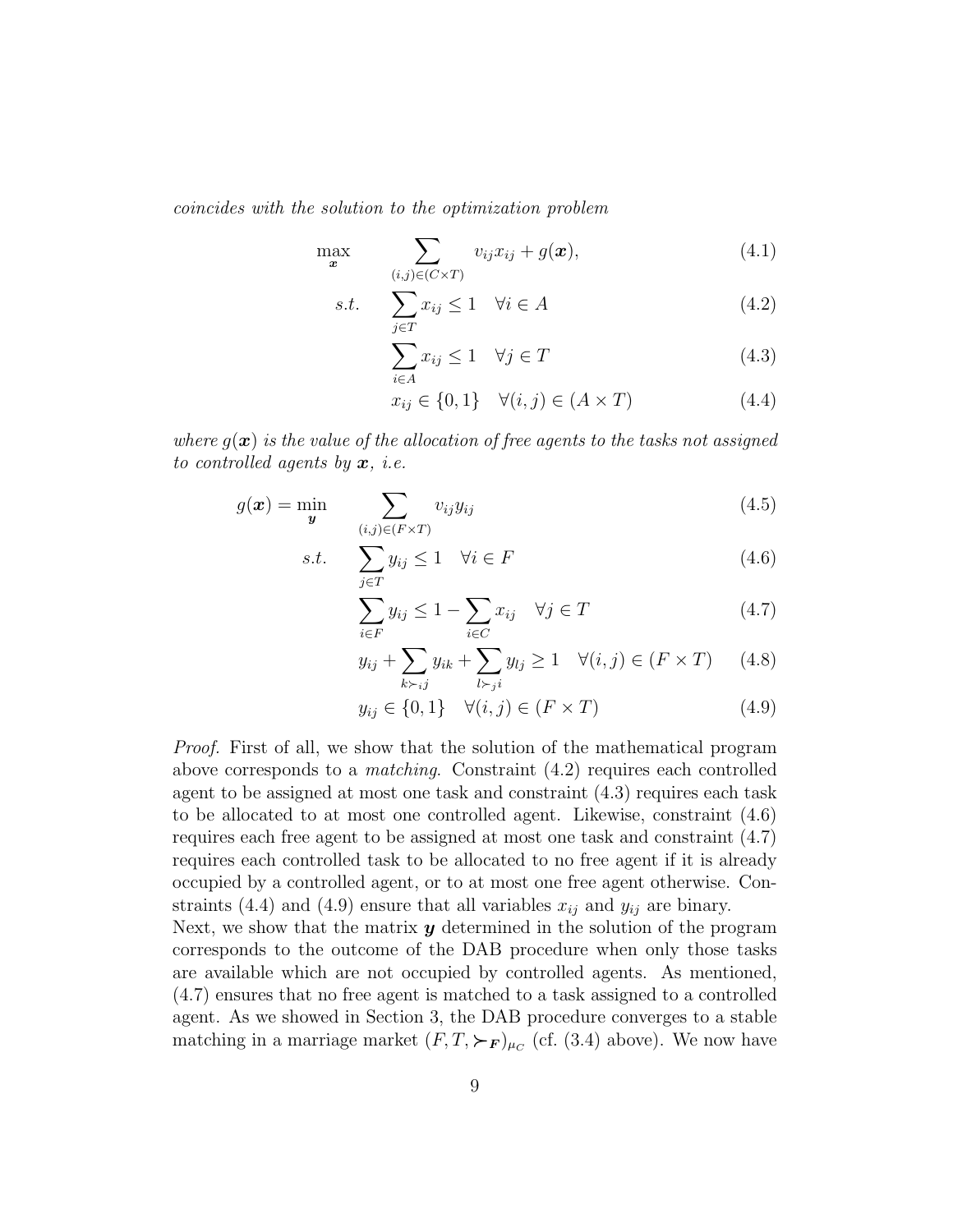to show that the matrix  $y$  in a solution of the program above corresponds  $(1)$ to the stable matching in the market  $(F, T, \succ_F)_{\mu_C}$ , where  $\mu_C$  is determined by the matrix  $x$ , and (2) that this stable matching corresponds to that stable matching chosen by the free agents in the DAB search process.

For ensuring that  $y$  corresponds to a stable matching in the market

 $(F, T, \succ_{\mathbf{F}})_{\mu_C}$ , we include the so called *blocking pair constraint* (4.8). This constraint is taken from Roth et al. (1993), who develop stable matching theory in a mathematical programming framework.

Finally, we have to show that the matching  $y$  derived from the solution of the above program is not just stable, but it is indeed the same stable matching as the one constructed through the DAB procedure. In DAB, free agents represent the proposing side, and the procedure converges to a stable matching that is optimal for the free agents: each agent prefers the optimal matching over any other stable matching (see Gale and Shapley (1962)). The optimal stable matching for the proposing side coincides with the worst stable matching of the responding side (Roth and Sotomayor (1990), Theorem 2.13 and Corollary 2.14, p. 33), which means that each task that is not occupied by a controlled agent prefers any other stable matching in the market  $(F, T, \succ_{\mathbf{F}})_{\mu_C}$  over the matching selected through DAB. Let t be a task which is not occupied by a controlled agent and let  $(t, f^*)$  be the pair formed under the matching constructed through the DAB algorithm. Moreover, let  $B(t) \subseteq T \times F$  be the set

 $B(t) := \{(t, f) \mid (t, f) \subseteq \mu, \mu \text{ is a stable matching in } (F, T, \succ_{\mathbf{F}})_{\mu_C}\}.$ 

By definition of the "preferences" of the tasks (see (3.3) above) the fact that the constructed matching is the task-worst implies that

$$
(t, f^*) = \operatorname{argmin}_{(t,f) \in B(t)} v(t,f).
$$

Verbally, if  $F_t$  denotes the set of free agents that perform task t in some stable matching in the market  $(F, T, \succ_{F})_{\mu_{C}}$ , then, in the free-agent-optimal matching, task  $t$  is performed by the least-qualified among these agents—  $\arg \min_{f \in F_t} v(t, f).$ 

It follows that the objective function for the assignment of free agents, which corresponds to the matching chosen by the DAB algorithm in the market  $(F, T, \succ_{\mathbf{F}})_{\mu_C}$ , is given by (4.5).  $\Box$ 

The integrality constraint (4.9) can be relaxed as has been shown by Vande Vate (1989, Theorem 16), allowing to replace it with a nonnegativity constraint.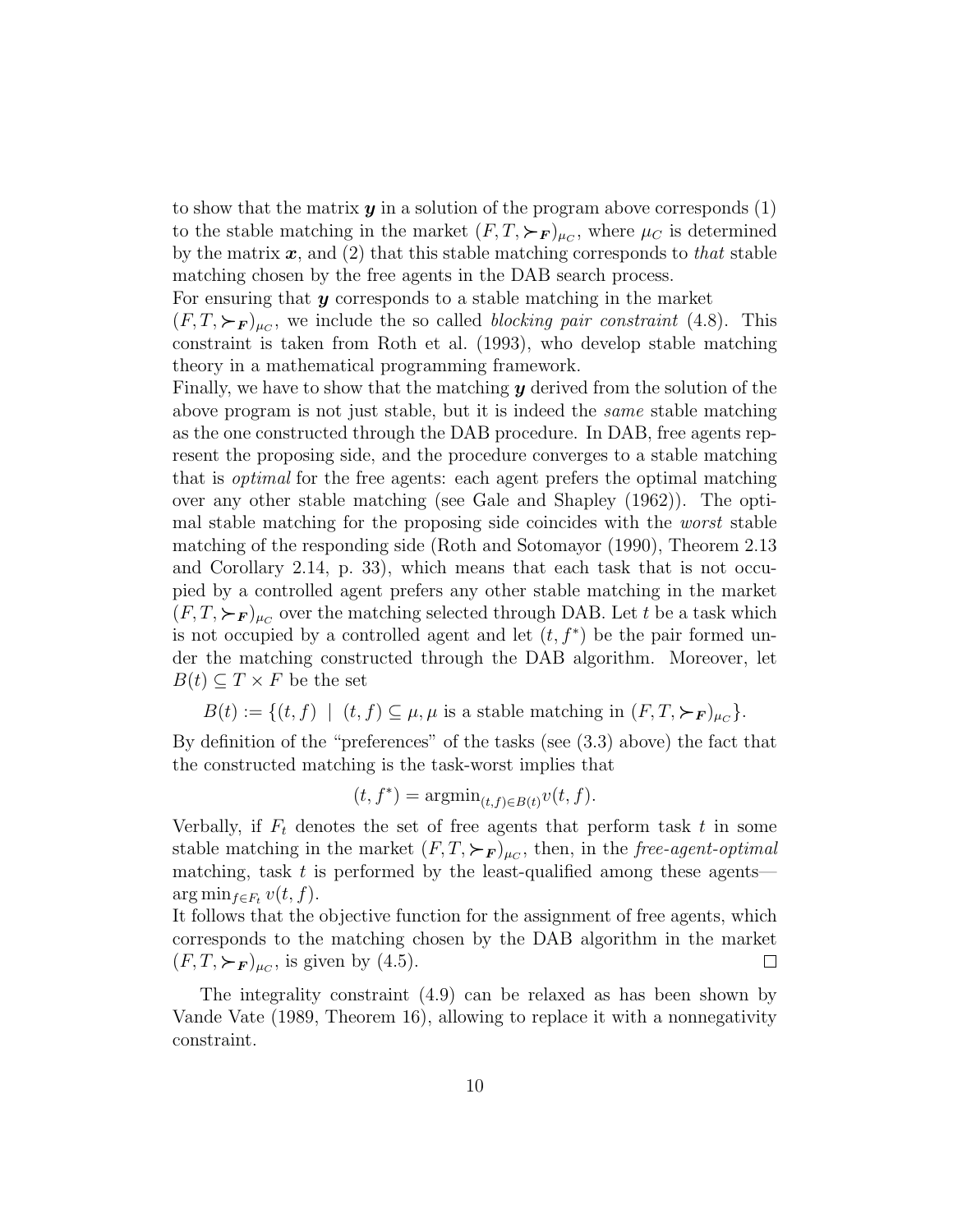The SAAP can thus be fully specified as the following bilevel mixed integer linear program SAAP(2LMILP):

$$
\max_{\mathbf{x}} \quad \sum_{(i,j)\in(C\times T)} v_{ij}x_{ij} + \sum_{(i,j)\in(F\times T)} v_{ij}y_{ij}
$$
\n
$$
s.t. \quad \sum_{j\in T} x_{ij} \le 1 \quad \forall i \in C
$$
\n
$$
\sum_{i\in C} x_{ij} \le 1 \quad \forall j \in T
$$
\n
$$
x_{ij} \in \{0,1\} \quad \forall (i,j) \in (C\times T)
$$
\n
$$
\mathbf{y} \text{ solves min} \quad \sum_{(i,j)\in(F\times T)} v_{ij}y_{ij}
$$
\n
$$
\sum_{j\in T} y_{ij} \le 1 \quad \forall i \in F
$$
\n
$$
\sum_{i\in F} y_{ij} \le 1 - \sum_{i\in C} x_{ij} \quad \forall j \in T
$$
\n
$$
y_{ij} + \sum_{k \succ_{ij}} y_{ik} + \sum_{l \succ_{ji}} y_{lj} \ge 1 \quad \forall (i,j) \in (F\times T)
$$
\n
$$
y_{ij} \ge 0 \quad \forall (i,j) \in (F\times T)
$$

Formally, we have a mixed integer bilevel optimisation problem—a hierarchical program in which the set of constraints contains a parametric optimisation problem. Solving bilevel programs is difficult in general, let alone solving one with binary variables, and applying known algorithms to the program at hand would yield solutions only for extremely small problem instances. The most popular method for solving bilevel programs is to replace the second level with a set of Karush-Kuhn-Tucker optimality conditions and then add these constraints to the first level to form a Mathematical Program with Equilibrium Constraints (MPEC) (Luo et al. (1996)). However, this introduces a set of complementary constraints that are difficult to deal with.<sup>8</sup> In fact, solving a linear bilevel program in which all functions are linear is

<sup>8</sup>The complementary constraints can then be transformed into a new set of constraints that involve integer variables using a Big-M method. Alternatively, nonlinear programming relaxation can be used to approximate these complementary constraints.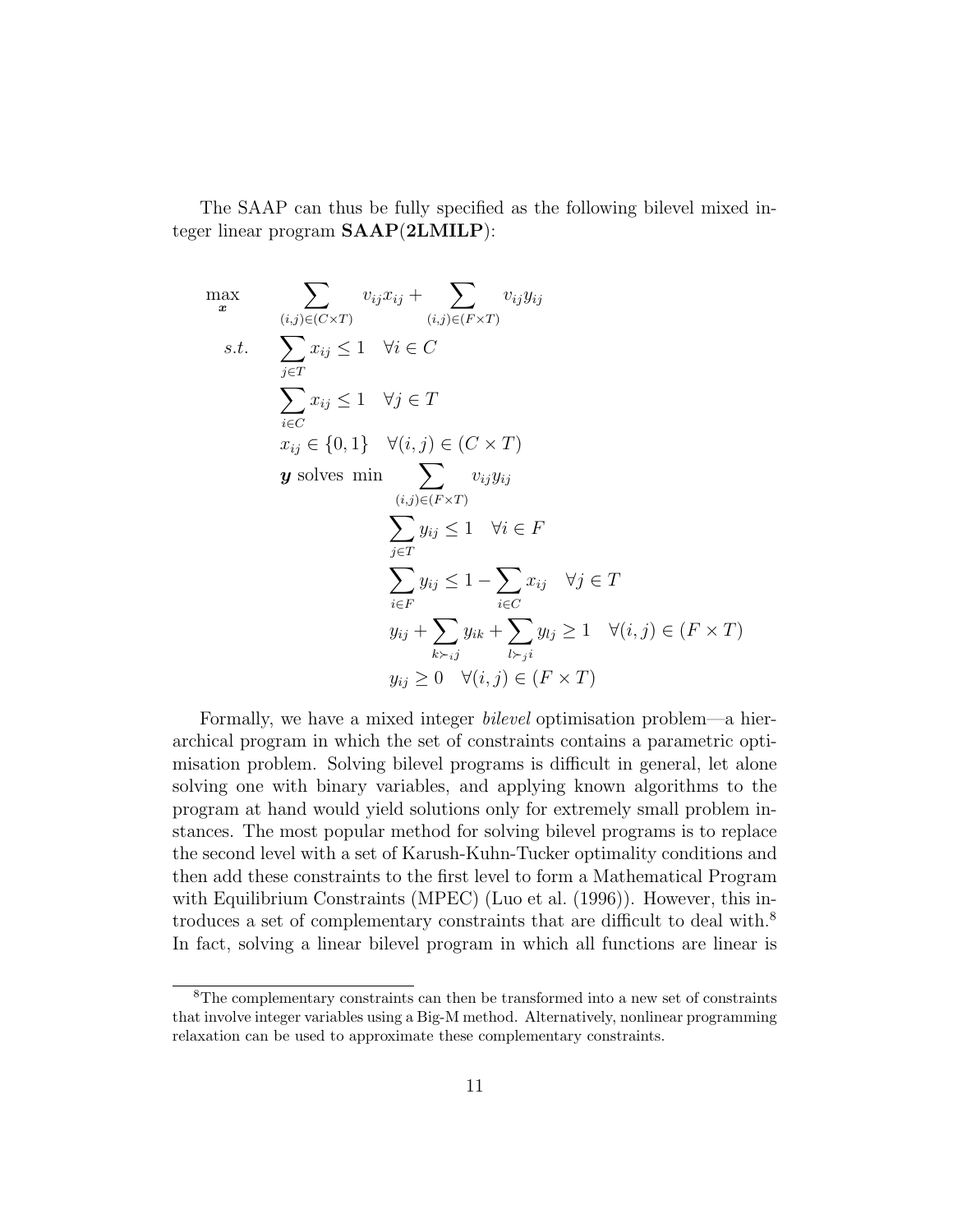already strongly NP-hard (Marcotte and Savard  $(2005)$ ).<sup>9</sup> In our case, the upper level contains binary variables and hence the problem is even more difficult.

For devising a way how to practically solve the SAAP problem, we will show that  $(SAAP(2LMILP))$  is equivalent to a disjoint bilinear program, which is much more manageable computationally,<sup>10</sup> as stated in the following theorem:

Theorem 2. The SAAP bilevel mixed integer linear programming model  $(SAAP(2LMILP))$  is equivalent to the following disjoint bilinear program SAAP(DBL):

$$
\max_{\substack{x,\lambda,\beta,\gamma}} \sum_{i \in C, j \in T} v_{ij} x_{ij} + \sum_{i \in F} \lambda_i + \sum_{j \in T} \beta_j (1 - \sum_{i \in C} x_{ij}) + \sum_{(i,j) \in (F \times T)} \gamma_{ij}
$$
\n
$$
s.t. \sum_{j \in T} x_{ij} \le 1 \quad \forall i \in C
$$
\n
$$
\sum_{i \in C} x_{ij} \le 1 \quad \forall j \in T
$$
\n
$$
x_{ij} \ge 0 \quad \forall (i,j) \in (C \times T)
$$
\n
$$
\lambda_i + \beta_j + \gamma_{ij} + \sum_{k \prec_{ij}} \gamma_{ik} + \sum_{l \prec_{ji}} \gamma_{lj} \le v_{ij} \quad \forall (i,j) \in (F \times T)
$$
\n
$$
\lambda \le 0, \beta \le 0, \gamma \ge 0.
$$

At a high level, the transformation of  $(SAAP(2LMILP))$  into a bilinear program involves three steps. First, we replace the linear program on the second level with its dual. Since the primal was a minimisation problem, the dual is a maximisation problem. Having maximisation in both first and second stages lets us combine the objectives and reduce the problem to a single-stage optimisation. The resulting problem belongs to the class of mixed integer non-convex quadratic programming problems and is still

<sup>&</sup>lt;sup>9</sup>Even checking local optimality in linear bilevel programming is NP-hard, cf. Marcotte and Savard (2005).

<sup>&</sup>lt;sup>10</sup>Although solving bilinear programs is still NP-hard (Audet et al.  $(1999)$ ), the mathematical programming formulation is in a much nicer form, i.e. we only have to deal with a single minimisation problem instead of a minimax problem. Notice that not all linear bilevel programs can be transformed into a bilinear problem. However, a disjoint bilinear program can be transformed into a linear bilevel program.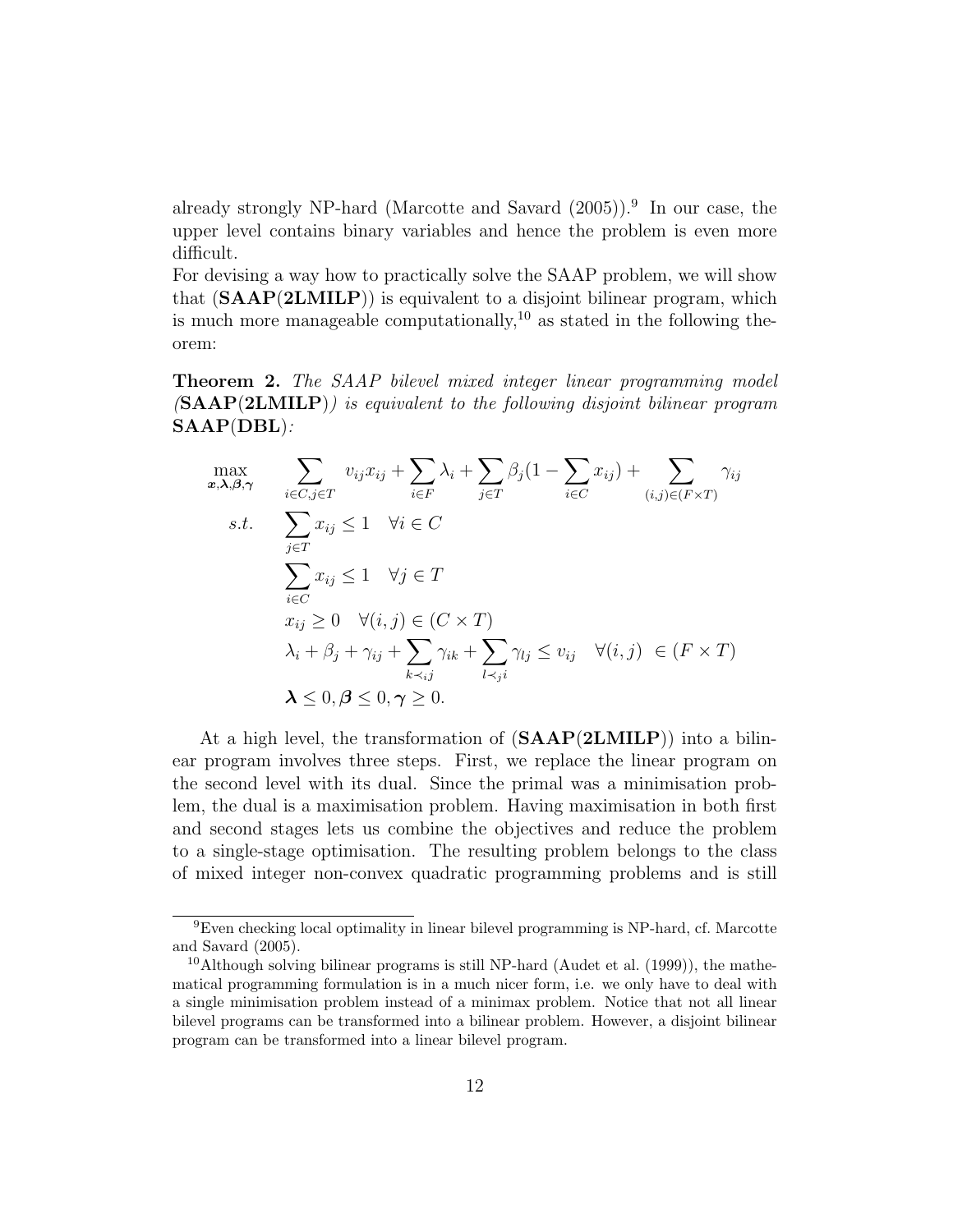quite difficult to solve. We then exploit the special structure of the problem to note that the integrality constraints on  $x$  can be dropped obtaining a bilinear program. The details follow in the proof.

*Proof.* Let  $\lambda_i$ ,  $\beta_j$  and  $\gamma_{ij}$  be dual variables for constraints (4.6)-(4.8) for all  $(i, j) \in (F \times T)$ . The dual problem is formulated as:

$$
\max_{\lambda, \beta, \gamma} \sum_{i \in F} \lambda_i + \sum_{j \in T} (1 - \sum_{i \in C} x_{ij}) \beta_j + \sum_{(i,j) \in (F \times T)} \gamma_{ij}
$$
\n
$$
s.t. \quad \lambda_i + \beta_j + \gamma_{ij} + \sum_{k \prec_{ij}} \gamma_{ik} + \sum_{l \prec_{ji}} \gamma_{lj} \le v_{ij} \quad \forall (i, j) \in (F \times T)
$$
\n
$$
\lambda \le 0, \beta \le 0, \gamma \ge 0.
$$

Plugging the dual into the original problem and combining two max operators, we obtain the following problem:

$$
\max_{x,\lambda,\beta,\gamma} \sum_{i \in C, j \in T} v_{ij} x_{ij} + \sum_{i \in F} \lambda_i + \sum_{j \in T} \beta_j (1 - \sum_{i \in C} x_{ij}) + \sum_{(i,j) \in (F \times T)} \gamma_{ij}
$$
\n
$$
s.t. \sum_{j \in T} x_{ij} \le 1 \quad \forall i \in C
$$
\n
$$
\sum_{i \in C} x_{ij} \le 1 \quad \forall j \in T
$$
\n
$$
x_{ij} \in \{0,1\} \quad \forall (i,j) \in (C \times T)
$$
\n
$$
\lambda_i + \beta_j + \gamma_{ij} + \sum_{k \succ_{ij}} \gamma_{ik} + \sum_{l \succ_{ji}} \gamma_{lj} \le v_{ij} \quad \forall (i,j) \in (F \times T)
$$
\n
$$
\lambda \le 0, \beta \le 0, \gamma \ge 0.
$$

The objective function contains linear terms on  $(x, \lambda, \beta, \gamma)$  and a bilinear term  $-(\sum_{(i,j)\in (C\times T)} \beta_j x_{ij})$ . Without this bilinear term, the problem will be equivalent to two separate optimisation problems: an assignment problem and a (dual of a) stable matching problem. Due to the presence of the bilinear terms together with the integrality constraint on  $x_{ij}$ , this problem belongs to the class of mixed integer non-convex quadratic programming problems and is quite difficult to solve. However, once we fix  $(\lambda, \beta, \gamma)$ , the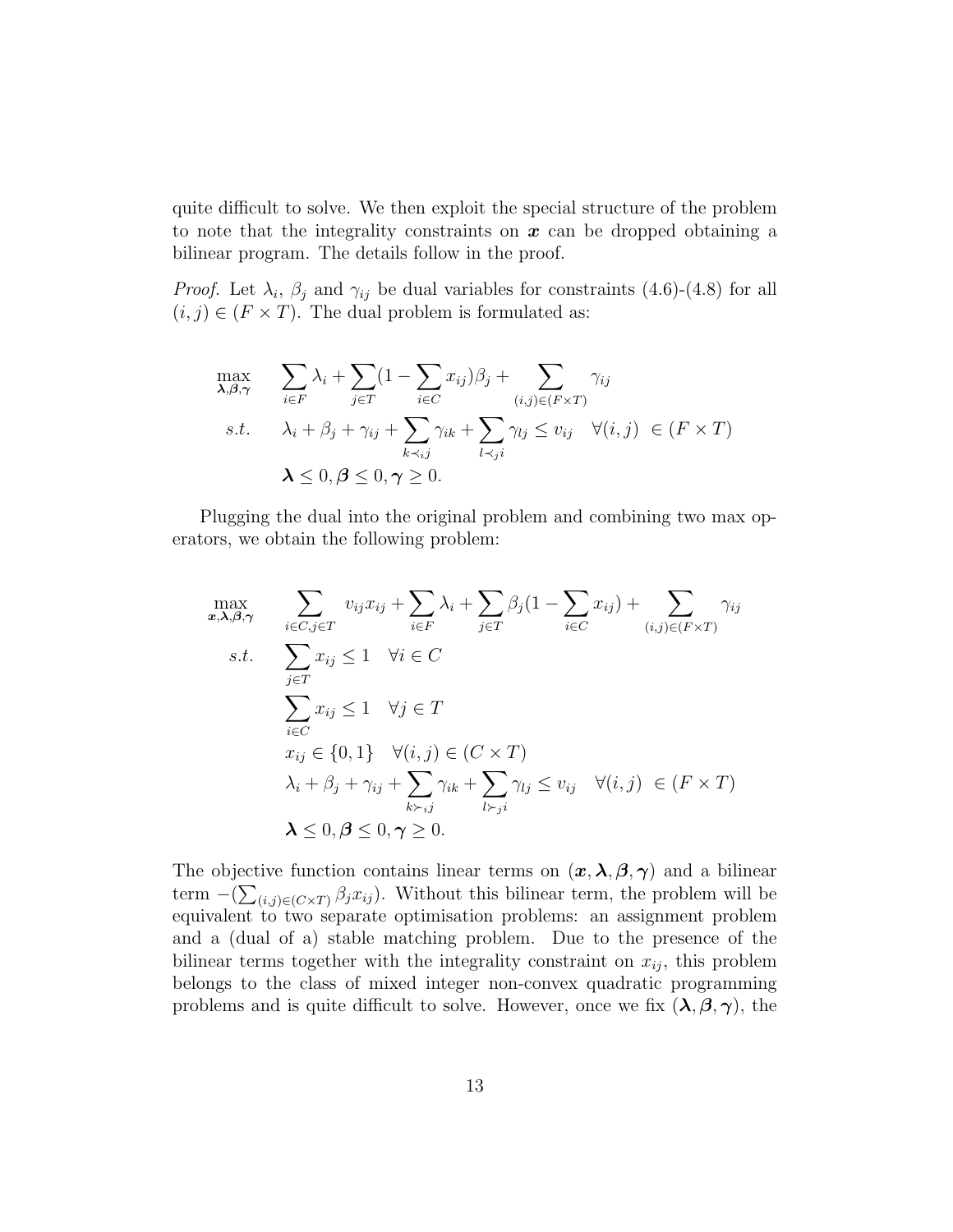objective function is linear on  $x$ . The problem becomes:

$$
\begin{aligned}\n\max_{\mathbf{x}} \quad & \sum_{i \in C, j \in T} \quad (v_{ij} - \beta_j) x_{ij} \\
\text{s.t.} \quad & \sum_{j} x_{ij} \le 1 \quad \forall i \in C \\
& \sum_{i \in C} x_{ij} \le 1 \quad \forall j \in T \\
& x_{ij} \in \{0, 1\}\n\end{aligned}
$$

This is an assignment problem, $^{11}$  and hence the integrality constraint can be relaxed (see for example Bertsimas and Tsitsiklis (1997, Corollary 7.2)). Thus, for every solution  $\lambda, \beta, \gamma$  (or equivalently, for every y) to the agentoptimal stable matching problem, there is an integer solution  $x$  that is optimal. In other words, there is always an integer solution  $x$  that is optimal, and we can drop the integrality constraints in SAAP. This leads to the disjoint bilevel program  $SAMP(DBL)$ .  $\Box$ 

There is an extensive literature on bilinear programming. In particular, a simple greedy approach, such as 'hill climbing' (see, e.g., Russell and Norvig (2003)), may obtain high-quality solutions in little time. This is done by iteratively solving an LP for optimal  $(\lambda, \beta, \gamma)$  for each fixed x and then solving another LP for an optimal x by fixing the newly found  $(\lambda, \beta, \gamma)$ . This process is repeated until the optimal value does not improve. At that point we obtain a locally optimal solution. It is noted also that the disjoint constraint sets in the SAAP problem are quite nice. The constraints on  $x$  define an assignment polyhedron with known extreme points and the constraints on  $(\lambda, \beta, \gamma)$  correspond to a dual feasible space of the stable matching problem. This means the LP problems can be solved very efficiently and the algorithm converges very fast to a local optimal solution. White (1992) converts a bilinear program into a big LP whose constraints are generated sequentially through solving smaller LPs. This methods promises finite convergence and can be used to solve  $SARP(DBL)$  as the assignment problem and the stable matching problem can be solved very efficiently. The bilinear program

<sup>&</sup>lt;sup>11</sup>In the variant of the assignment problem stated here, the number of tasks may be different from the number of agents and tasks/agents may be left unassigned. One can convert this version to the standard assignment problem by adding dummy tasks/agents.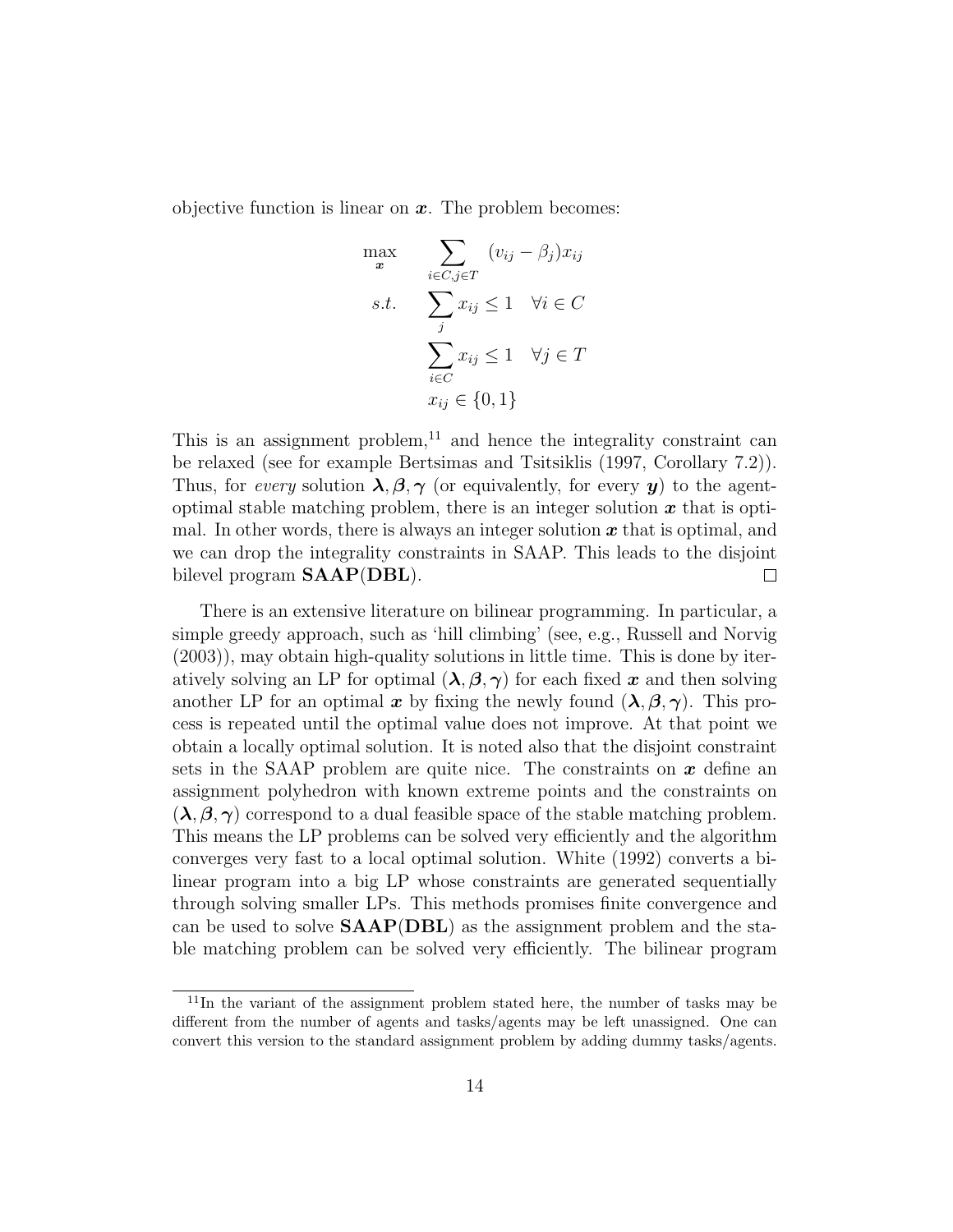can also be reduced to a concave minimisation problem where an outter approximation algorithm can be applied (Thieu (1988)). More recent advanced methods for solving disjoint bilinear programming can be found in Alarie et al. (2001) who apply cutting plane methods to produce global optimal solutions. Alarie et al. (2001) show that cutting plane methods can be used to solve disjoint bilinear programming problems with up to 500 variables in each disjoint set and with 100 constraints.

#### 5. Conclusions

Our work introduces assignment problems in which autonomous agents are placed together with those fully controlled by a central planner. The autonomous agents act to obtain their own individual goals. The central planner coordinates the controlled agents with the aim to optimise the overall performance of the system, while taking into account the behaviour of the self-motivated participants. This scenario resembles many economic situations, some of which were outlined in Section 2. SAAP belongs to models which combine rational and boundedly rational agents, which are rare in the game theoretic literature, though in reality many situations of this kind can be found.<sup>12</sup>

Clearly, the search process assumed for the free agents in SAAP is not the only reasonable model. Indeed, there are many other possibilities for how one could model the behaviour of the free agents. For example, many real-world scenarios could be better described with a stochastic search process. One might also consider search strategies taken from cognitive psychology, like the famous satisficing heuristic of Simon (1957) or the take-the-best heuristic of Gigerenzer and Goldstein (1996). It may be a worthwhile effort to perform a similar analysis like the one presented in this paper, but with alternative behavioural assumptions for the free agents.

Despite of its various reasonable alternatives, we want to stress that the search process modelled in this article has some intriguing features. Firstly, it is quite natural to assume that the free agents check for free tasks in order of their preferences. Secondly, the order in which free players propose

 $12$ For example, in stock exchange markets, humans trade simultaneously with computer programs. The computers act extremely fast, without any psychological biases, and they have superior computing power—hence they could be considered to be fully rational players.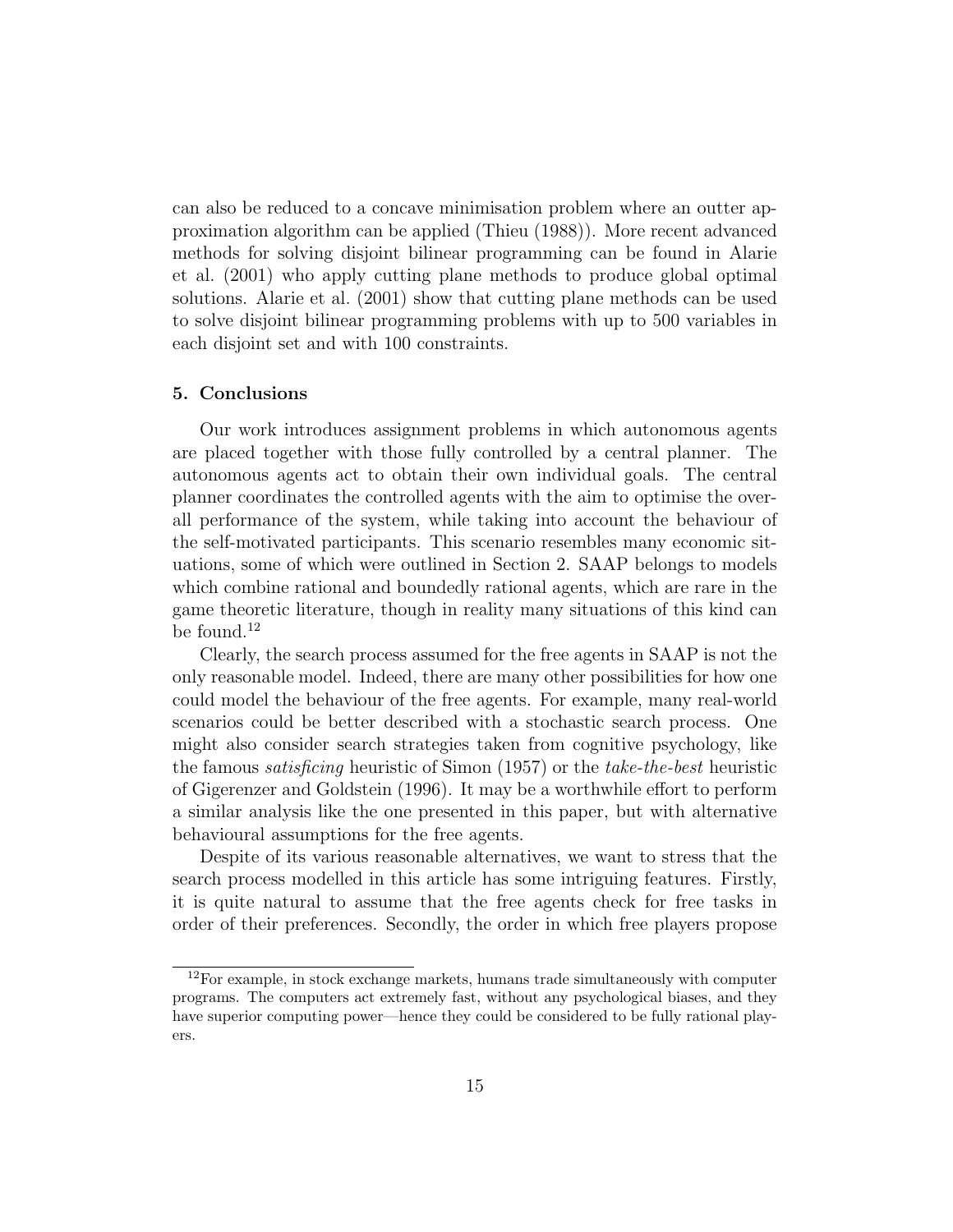to tasks, and the order in which they are rejected, does not influence the outcome assignment as the DAB procedure leads to a unique outcome. This follows from McVitie and Wilson (1971), as discussed in Section 3. Thirdly, in the deferred acceptance algorithm of Gale and Shapley (1962) there is no incentive for the proposing side, in our case the free agents, to misrepresent their preferences (cf. Dubins and Freedman (1981), Roth (1982)). In our context, this means that the free agents cannot improve their outcome by changing the order in which they approach tasks. So even if free agents would have enough information and computing power to act strategically, it would not be worthwhile to do this. In contrast, alternative models of search behaviour would have to take care of strategic manipulations on the free agents' parts. Of course, this makes handling our model convenient, yet does not support the empirical validity of the DAB assumption.

Other modifications to our model come to mind. It may be interesting to change the informational assumptions of the model. What if the productivities of the autonomous workers for different tasks is private knowledge of that worker?<sup>13</sup> Would there be a way to make the free agents reveal their private information? Could they even be incentivised to pick the task which would be best from the central planner's point of view? Designing a transfer scheme to achieve such goals would demand the free agents to be modelled with cardinal preferences. Arguably, this would reduce the robustness of the model, but it might lead to economically interesting dynamics similar to those which can be found in the famous labour market adjustment models of Crawford and Knoer (1981) and Kelso and Crawford (1982).

The idea of introducing autonomous agents in scenarios where the central planner normally has full control is not limited to assignment problems. Many other standard problems could be extended to include autonomous agents. Transportation or network flow with some transfers performed by autonomous agents, knapsack where autonomous agents are able to add their own items to the knapsack, and graph colouring with some nodes coloured by the agents are just a few examples.

#### References

Alarie, S., Audet, C., Jaumard, B., Savard, G., 2001. Concavity cuts for disjoint bilinear programming. Mathematical Programming 90, 373–398.

<sup>13</sup>We thank Ulrich Pferschy for suggesting this modification.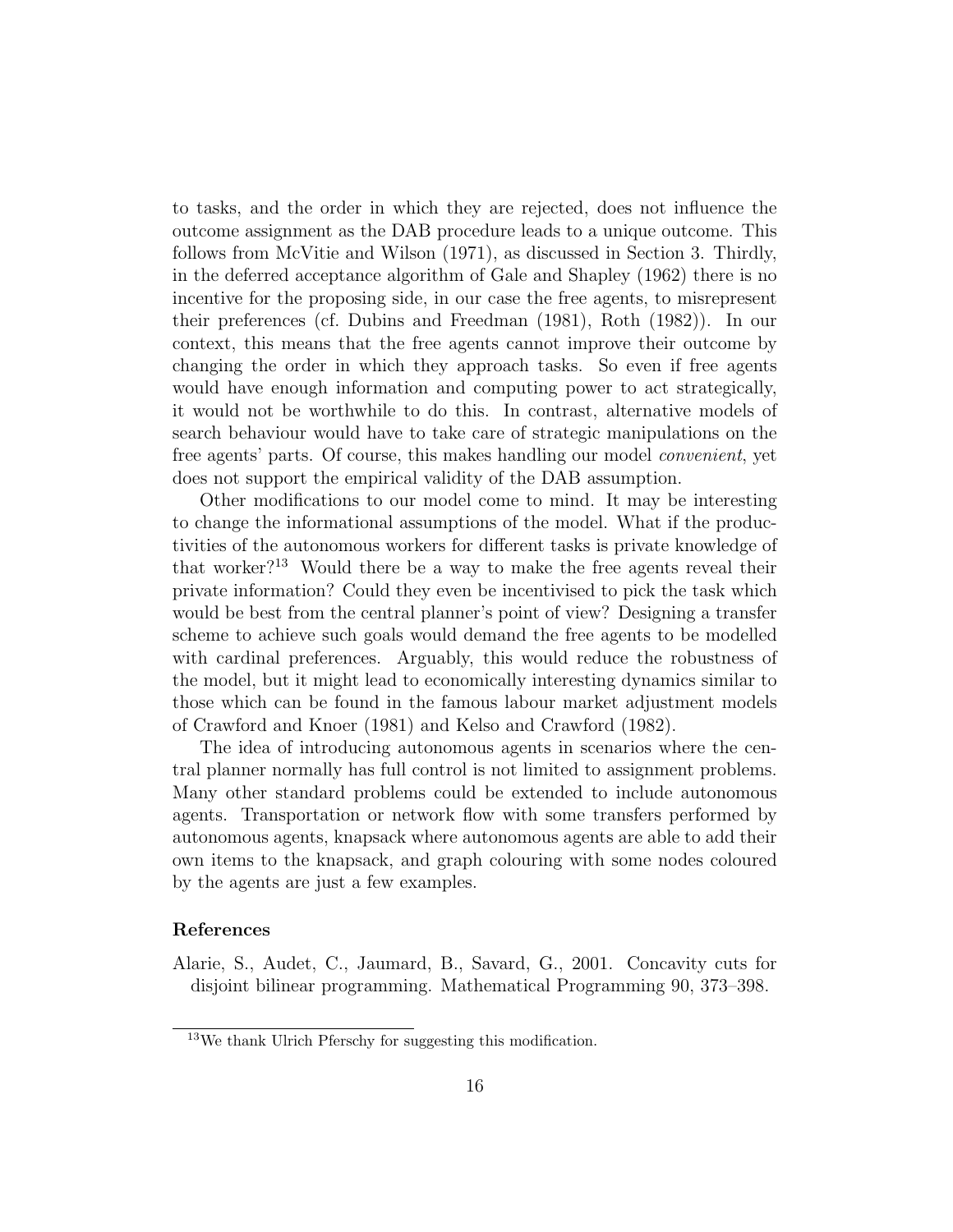- Audet, C., Hansen, P., Jaumard, B., Savard, G., 1999. A symmetrical linear maxmin approach to disjoint bilinear programming. Mathematical Programming 85, 573–592.
- Benkler, Y., 2006. The Wealth of Networks: How Social Production Transforms Markets and Freedom. Yale University Press.
- Bertsimas, D., Tsitsiklis, J., 1997. Introduction to linear optimization .
- Brabham, D.C., 2008. Crowdsourcing as a Model for Problem Solving. Convergence 14, 75–90.
- Crawford, V.P., Knoer, E.M., 1981. Job Matching with Heterogeneous Firms and Workers. Econometrica 49, 437–450.
- Dubins, L.E., Freedman, D.A., 1981. Machiavelli and the Gale-Shapley Algorithm. American Mathematical Monthly 88, 485–494.
- Gale, D., Shapley, L.S., 1962. College Admissions and the Stability of Marriage. American Mathematical Monthly 69, 9–15.
- Gigerenzer, G., Goldstein, D.G., 1996. Reasoning the Fast and Frugal Way: Models of Bounded Rationality. Psychological Review 103, 650–669.
- Howe, J., 2008. Crowdsourcing: Why the Power of the Crowd is driving the Future of Business. Crown Business.
- Kelso, A.S., Crawford, V.P., 1982. Job Matching, Coalition Formation, and Gross Substitutes. Econometrica 50, 1483–1504.
- Koopmans, T.C., Beckmann, M., 1957. Assignment Problems and the Location of Economic Activities. Econometrica 25, 53–76.
- Luo, Z., Pang, J., Ralph, D., 1996. Mathematical programs with equilibrium constraints. Cambridge University Press.
- Marcotte, P., Savard, G., 2005. Bilevel programming: A combinatorial perspective. Graph theory and combinatorial optimization , 191–217.
- McVitie, D.G., Wilson, L.B., 1971. The Stable Marriage Problem. Communications of the ACM 14, 486–492.